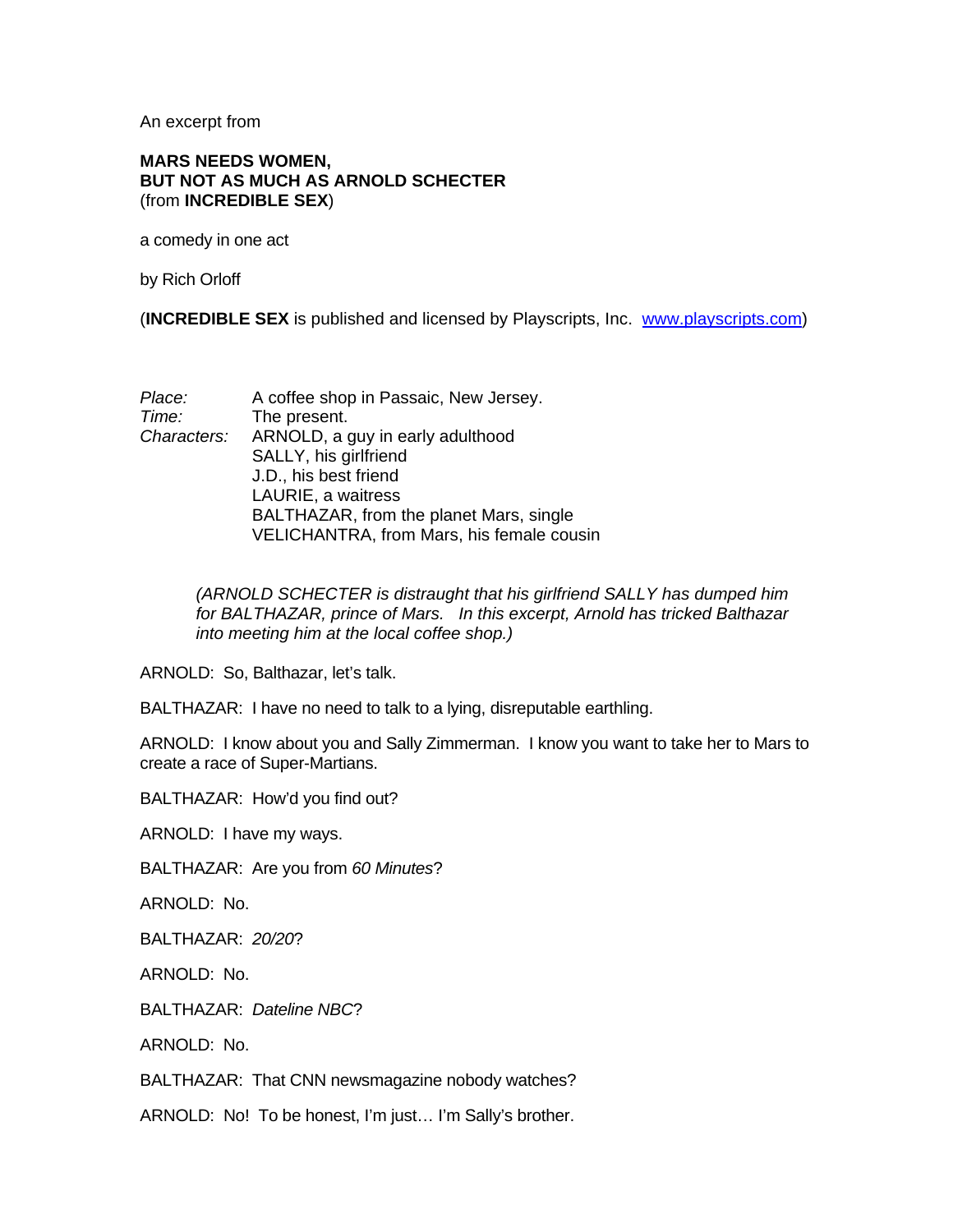BALTHAZAR: How come you have different last names?

ARNOLD: I'm her half-brother.

BALTHAZAR: She's never mentioned you.

ARNOLD: She's mentioned you. And I thought, as her closest living relative—

BALTHAZAR: What about her parents?

ARNOLD: *(After a thought:)* They're dead.

BALTHAZAR: I've heard her talk to them on the telephone.

ARNOLD: She lives in a great deal of denial.

BALTHAZAR: No wonder she wouldn't put me on the phone when I asked to talk to them.

ARNOLD: So I do feel I have a right to ask you some questions.

BALTHAZAR: And what exactly do you want to know?

ARNOLD: Well, for starters, are you gainfully employed?

BALTHAZAR: I am Prince of Mars!

ARNOLD: Is that a full-time position?

BALTHAZAR: Are you trying to insult me? With these two fingers, I could—

ARNOLD: I'm just showing brotherly concern.

BALTHAZAR: Your sister will have her every need met. She shall live as royalty, with many servants.

ARNOLD: A hundred?

BALTHAZAR: She won't need a hundred servants.

ARNOLD: Fifty?

BALTHAZAR: Not that many.

ARNOLD: Twenty-five?

BALTHAZAR: Be reasonable.

ARNOLD: Ten?

BALTHAZAR: Eight.

ARNOLD: I don't think that's many.

BALTHAZAR: It's more than several! She shall be a princess. Has anyone made her a better offer?

ARNOLD: I guess not.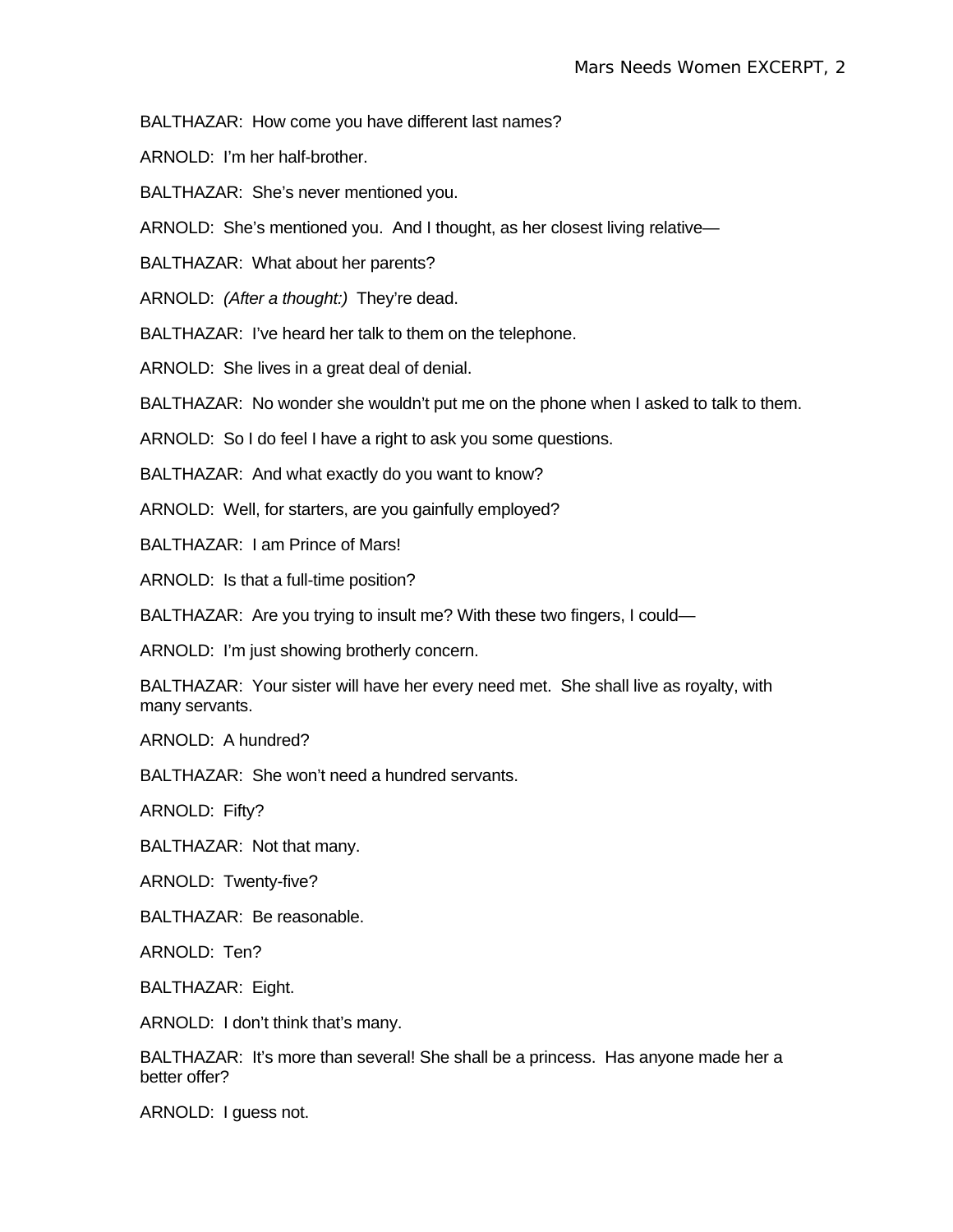BALTHAZAR: *(Preparing to go:)* Then unless there are further questions…

ARNOLD: I have one more question.

BALTHAZAR: It will be your last question, earthling, so make it count.

ARNOLD: Do you love her?

BALTHAZAR: What is this earthly obsession with love? Whenever I hear earth music, it is always about love. Whenever I read earth stories, they are always about love. Whenever I look at earth greeting cards, they are always about love. At least your movies have car crashes; that's fun.

ARNOLD: Then you don't love her.

*(LAURIE brings the drinks and sets them on the table. )* 

BALTHAZAR: I shall treat Sally with respect and dignity, and her life will be full and rewarding.

LAURIE: I'd settle for that.

*(SALLY enters. )* 

SALLY: Arnold! Balthazar! What are you—

BALTHAZAR: Sally, my beloved. You never told me you had a brother.

SALLY: I don't.

ARNOLD: I'm a close personal friend.

*(BALTHAZAR takes out his ray gun. )* 

BALTHAZAR: Say your prayers, Earth man!

SALLY: Balthazar, don't!

BALTHAZAR: Why not?

SALLY: Dissolving people isn't socially acceptable on this planet.

*(BALTHAZAR puts his gun back in its holster. )* 

BALTHAZAR: I will spare him, this time.

ARNOLD: Thank you for saving my life, Sally.

SALLY: Well, don't expect me to make a habit of it. What are you two doing here?

BALTHAZAR: This maggot—

ARNOLD: I lured Balthazar here, because, well, I was hoping to convince him not to take you away.

SALLY: Of all the underhanded, sneaky—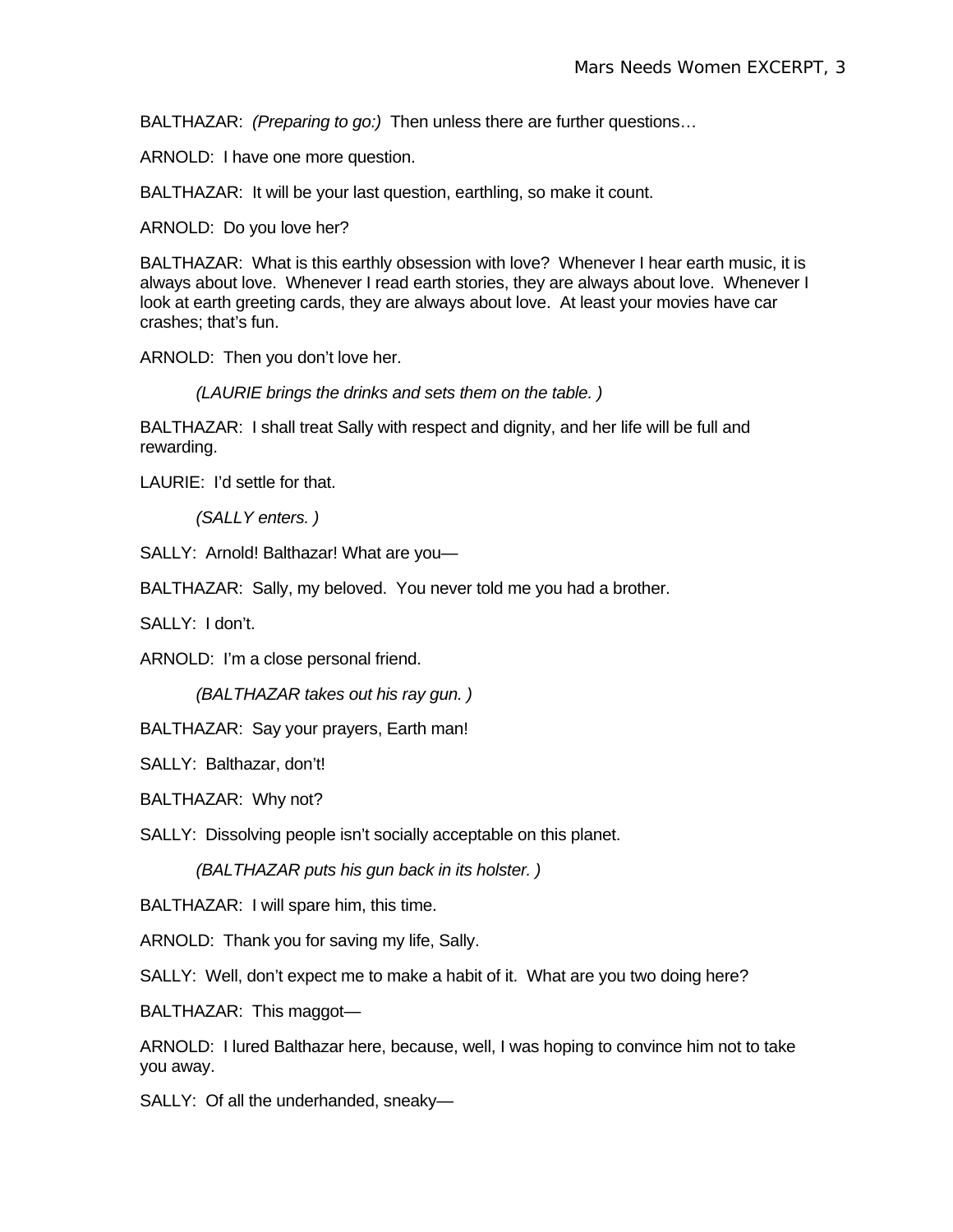ARNOLD: I know.

SALLY: You have no right to interfere in my life.

ARNOLD: I know, I know.

BALTHAZAR: This worm is your boyfriend?

SALLY: We went out a few times.

ARNOLD: We went out *many* times. More than several.

SALLY: Arnold, just, just leave me alone.

ARNOLD: I need to talk to you, Sally.

SALLY: Just go, okay?

ARNOLD: Can't we discuss this like two rational human beings?

BALTHAZAR: "Rational human beings. " Now there's an oxymoron.

SALLY: Hey, I'm a human being.

BALTHAZAR: Sorry, honey.

ARNOLD: Sally—

SALLY: Arnold—

ARNOLD: He doesn't love you. I do.

BALTHAZAR: *(To SALLY:)* Of course, I love you. *(To ARNOLD:)* Lying mealybug.

LAURIE: *(To SALLY:)* He doesn't love you. I heard him.

BALTHAZAR: Of all the women on Earth, I've chosen you to be my princess. If you come with me, your every need will be met and your every wish will be granted.

ARNOLD: Yeah, but…

*(All eyes turn to ARNOLD. )* 

I have a regular job and a good dental plan.

BALTHAZAR: I will shower you with jewels and riches.

ARNOLD: I have an aunt with a condo in Florida we can stay at two weeks a year.

BALTHAZAR: You will be a princess.

ARNOLD: Ditto. Maybe not in title, but certainly in my attitude.

BALTHAZAR: I shall impregnate you with sperm a million years more evolved than his.

ARNOLD: I did really well on my S.A.T.'s.

SALLY: Look, Arnold, I've made my decision.